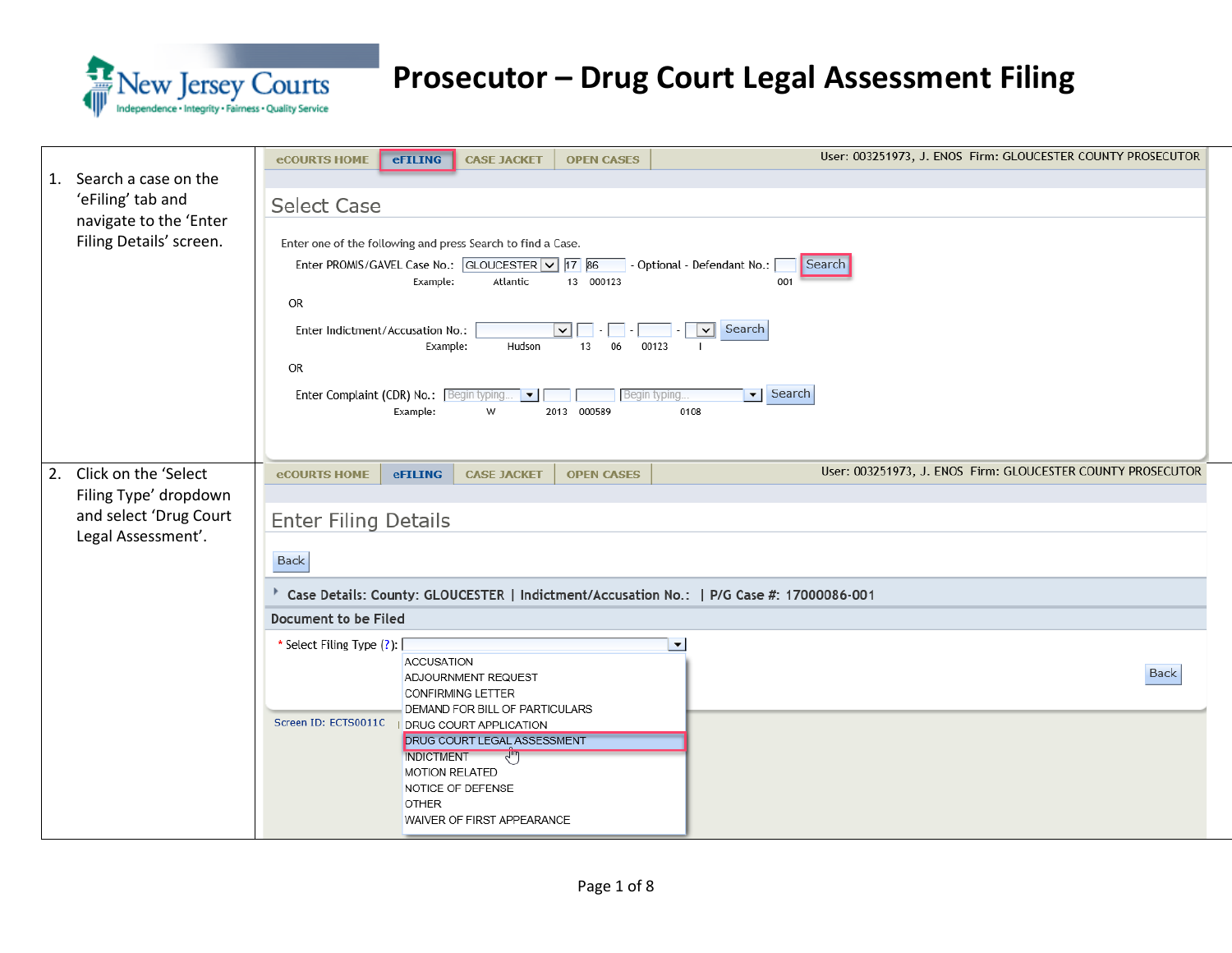

| 3. | System displays 'Filing                        |                                                                                                                       | <b>eCOURTS HOME</b>                          | <b>eFILING</b> | <b>CASE JACKET</b>                                           | <b>OPEN CASES</b> |                                                                                                                 |                   |                           | User: 003251973, J. ENOS Firm: GLOUCESTER COUNTY PROSECUTOR |  |  |
|----|------------------------------------------------|-----------------------------------------------------------------------------------------------------------------------|----------------------------------------------|----------------|--------------------------------------------------------------|-------------------|-----------------------------------------------------------------------------------------------------------------|-------------------|---------------------------|-------------------------------------------------------------|--|--|
|    | Role in Case' and 'List of                     |                                                                                                                       |                                              |                |                                                              |                   |                                                                                                                 |                   |                           |                                                             |  |  |
|    | Defendants in Case'                            |                                                                                                                       | Enter Filing Details                         |                |                                                              |                   |                                                                                                                 |                   |                           |                                                             |  |  |
|    | sections.                                      |                                                                                                                       |                                              |                |                                                              |                   |                                                                                                                 |                   |                           |                                                             |  |  |
| 4. | Select appropriate filing                      | <b>Back</b>                                                                                                           |                                              |                |                                                              |                   |                                                                                                                 |                   |                           |                                                             |  |  |
|    | role and defendant if                          | Case Details: County: GLOUCESTER   Indictment/Accusation No.:   P/G Case #: 17000086-001                              |                                              |                |                                                              |                   |                                                                                                                 |                   |                           |                                                             |  |  |
|    | system has not made                            |                                                                                                                       | Document to be Filed                         |                |                                                              |                   |                                                                                                                 |                   |                           |                                                             |  |  |
|    | the selection.                                 |                                                                                                                       |                                              |                |                                                              |                   |                                                                                                                 |                   |                           |                                                             |  |  |
| 5. | System displays                                |                                                                                                                       |                                              |                | Select Filing Type (?): DRUG COURT LEGAL ASSESSMENT          |                   | $\blacksquare$                                                                                                  |                   |                           |                                                             |  |  |
|    | additional cases section,                      |                                                                                                                       | Filing Role in Case                          |                |                                                              |                   |                                                                                                                 |                   |                           |                                                             |  |  |
|    | if the defendant has<br>other cases within the | Please select your role in the filing: $\circledcirc$ Prosecutor $\circledcirc$ Defense Attorney $\circledcirc$ Other |                                              |                |                                                              |                   |                                                                                                                 |                   |                           |                                                             |  |  |
|    | county.                                        |                                                                                                                       | List of Defendants in Case<br>Type to filter |                |                                                              |                   |                                                                                                                 |                   |                           |                                                             |  |  |
| 6. | Select cases that needs                        |                                                                                                                       |                                              |                | Please select the Defendant that you are Filing For/Against. |                   |                                                                                                                 |                   |                           |                                                             |  |  |
|    | to be associated to the                        |                                                                                                                       | Defendant $\vee$                             |                | <b>Event Defense Attorney</b>                                |                   | <b>Next Scheduled Event</b>                                                                                     | <b>Event Date</b> | <b>Event Judge</b>        | <b>Attorney of Record</b>                                   |  |  |
|    | Drug Court Legal                               | ◉                                                                                                                     | HONDA, HARRY                                 |                |                                                              |                   |                                                                                                                 |                   |                           |                                                             |  |  |
|    | Assessment filing, if                          |                                                                                                                       |                                              |                |                                                              |                   |                                                                                                                 |                   |                           |                                                             |  |  |
|    | applicable.                                    |                                                                                                                       |                                              |                |                                                              |                   | Other cases exist for the selected defendant. Select additional cases you would like to submit this filing for: |                   |                           |                                                             |  |  |
| 7. | Click on 'Continue'                            |                                                                                                                       | Select                                       |                | Case Information $\bullet$                                   |                   | <b>Next Scheduled Event</b>                                                                                     |                   | Next Scheduled Event Date | Attorney of Record                                          |  |  |
|    | button.                                        |                                                                                                                       |                                              |                | P/G Case #: 17000060-001 Ind./Acc. #:                        |                   |                                                                                                                 |                   |                           |                                                             |  |  |
|    |                                                |                                                                                                                       |                                              |                |                                                              |                   |                                                                                                                 |                   |                           |                                                             |  |  |
|    |                                                |                                                                                                                       |                                              |                |                                                              |                   |                                                                                                                 |                   |                           |                                                             |  |  |
|    |                                                |                                                                                                                       |                                              |                |                                                              |                   |                                                                                                                 |                   |                           |                                                             |  |  |
|    |                                                |                                                                                                                       |                                              |                |                                                              |                   |                                                                                                                 |                   |                           |                                                             |  |  |
|    |                                                |                                                                                                                       |                                              |                |                                                              |                   |                                                                                                                 |                   |                           |                                                             |  |  |

Continue

**Back**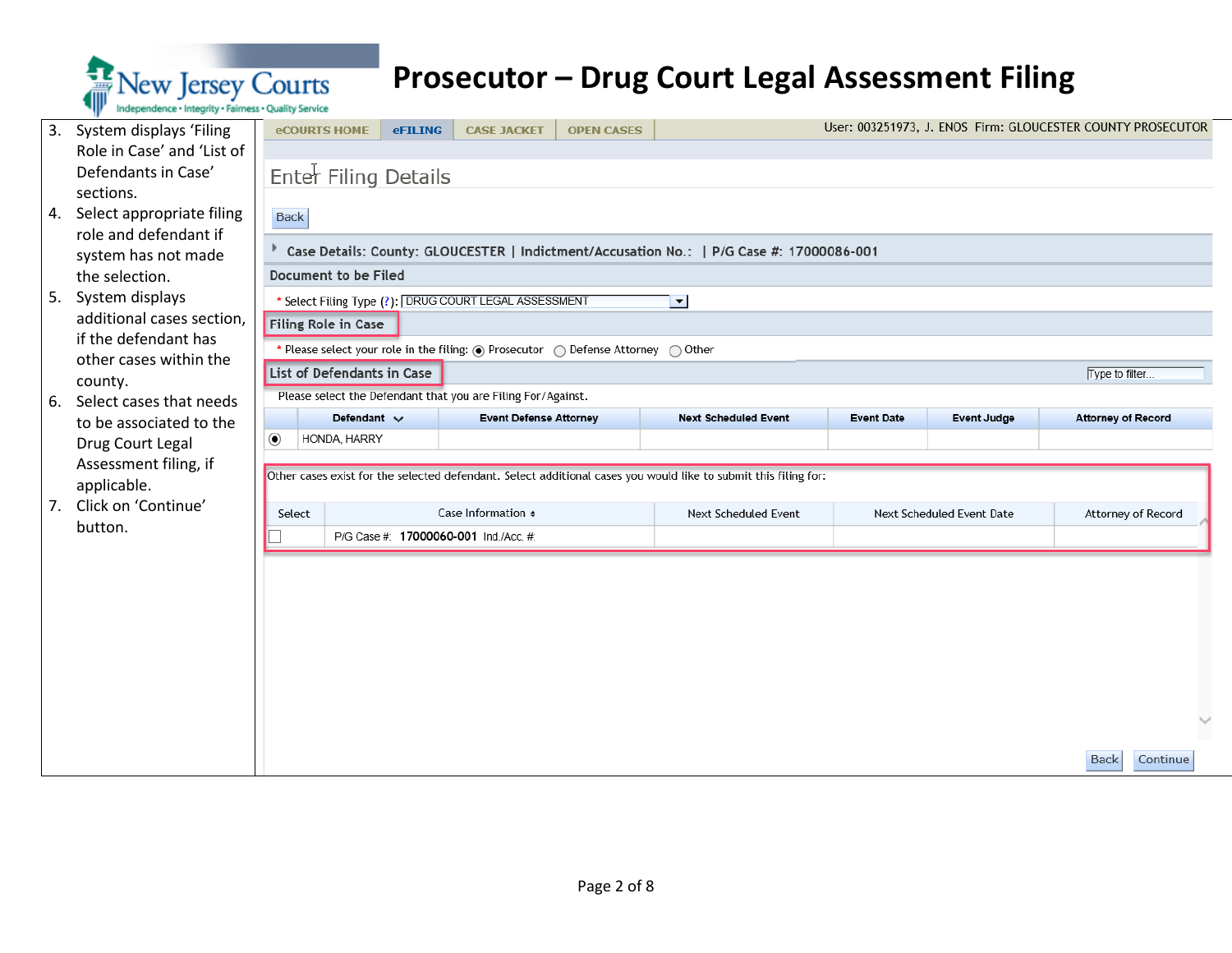

| 8.                                                                                                        | System navigates to the                           | <b>eCOURTS HOME</b>                                                                      | <b>eFILING</b>       | <b>CASE JACKET</b> | <b>OPEN CASES</b>         |   |                                                                                                                                                                              |        | User: 003251973, J. ENOS Firm: GLOUCESTER COUNTY PROSECUTOR |             |  |  |
|-----------------------------------------------------------------------------------------------------------|---------------------------------------------------|------------------------------------------------------------------------------------------|----------------------|--------------------|---------------------------|---|------------------------------------------------------------------------------------------------------------------------------------------------------------------------------|--------|-------------------------------------------------------------|-------------|--|--|
|                                                                                                           | 'Upload Documents &                               |                                                                                          |                      |                    |                           |   |                                                                                                                                                                              |        |                                                             |             |  |  |
|                                                                                                           | Enter Filing Details'                             | Upload Documents & Enter Filing Details                                                  |                      |                    |                           |   |                                                                                                                                                                              |        |                                                             |             |  |  |
|                                                                                                           | screen.                                           |                                                                                          |                      |                    |                           |   |                                                                                                                                                                              |        |                                                             |             |  |  |
| 9.                                                                                                        | Select the certification                          | <b>Back</b>                                                                              |                      |                    |                           |   |                                                                                                                                                                              |        |                                                             |             |  |  |
|                                                                                                           | checkbox to enable the<br>'Generate' and 'Browse' | Case Details: County: GLOUCESTER   Indictment/Accusation No.:   P/G Case #: 17000086-001 |                      |                    |                           |   |                                                                                                                                                                              |        |                                                             |             |  |  |
| Case Caption: STATE OF NEW JERSEY VS HARRY HONDA Case Initiation Date: 05/12/2017 Prosecutor:<br>buttons. |                                                   |                                                                                          |                      |                    |                           |   |                                                                                                                                                                              |        |                                                             |             |  |  |
|                                                                                                           | 10. Click on the                                  | Document to be Filed                                                                     |                      |                    |                           |   |                                                                                                                                                                              |        |                                                             |             |  |  |
|                                                                                                           | 'Generate' button to                              | Selected <sup>ly</sup> iling Type: DRUG COURT LEGAL ASSESSMENT                           |                      |                    |                           |   |                                                                                                                                                                              |        |                                                             |             |  |  |
|                                                                                                           | launch the 'Drug                                  | Filing Role in Case                                                                      |                      |                    |                           |   |                                                                                                                                                                              |        |                                                             |             |  |  |
|                                                                                                           | Court Legal                                       | Selected Filing Role in the Case: PROSECUTOR                                             |                      |                    |                           |   |                                                                                                                                                                              |        |                                                             |             |  |  |
|                                                                                                           | Assessment' pop-up.                               | <b>Upload Required Documents</b>                                                         |                      |                    |                           |   |                                                                                                                                                                              |        |                                                             |             |  |  |
|                                                                                                           |                                                   |                                                                                          |                      |                    |                           |   | All documents are considered to be available to the public unless otherwise provided by Rule 1:38 et. seq. Click here for additional information.                            |        |                                                             |             |  |  |
|                                                                                                           |                                                   | To upload documents please accept the following:                                         |                      |                    |                           |   |                                                                                                                                                                              |        |                                                             |             |  |  |
|                                                                                                           |                                                   |                                                                                          |                      |                    |                           |   | $\sqrt{\phantom{a}}$ I certify that I have redacted all confidential personal identifiers from all documents included in this electronic submission pursuant to Rule 1:38-7. |        |                                                             |             |  |  |
|                                                                                                           |                                                   | Please Note: Each required document must be submitted as individual attachments.         |                      |                    |                           |   |                                                                                                                                                                              |        |                                                             |             |  |  |
|                                                                                                           |                                                   |                                                                                          | <b>Document Type</b> | (?)                | <b>Access Restriction</b> |   | <b>File Name</b>                                                                                                                                                             |        | <b>Document Description</b>                                 |             |  |  |
|                                                                                                           |                                                   | * DRUG COURT LEGAL ASSESSMENT                                                            |                      | <b>RESTRICTED</b>  | $\vee$                    |   | Generate                                                                                                                                                                     |        |                                                             |             |  |  |
|                                                                                                           |                                                   | DRUG COURT PROSECUTOR RESPONSE<br>LETTER                                                 |                      | <b>RESTRICTED</b>  | $\overline{\mathbf{v}}$   | 뭿 |                                                                                                                                                                              | Browse |                                                             |             |  |  |
|                                                                                                           |                                                   |                                                                                          |                      |                    |                           |   |                                                                                                                                                                              |        |                                                             | <b>Back</b> |  |  |
|                                                                                                           |                                                   |                                                                                          |                      |                    |                           |   |                                                                                                                                                                              |        |                                                             |             |  |  |
|                                                                                                           |                                                   |                                                                                          |                      |                    |                           |   |                                                                                                                                                                              |        |                                                             |             |  |  |
|                                                                                                           |                                                   |                                                                                          |                      |                    |                           |   |                                                                                                                                                                              |        |                                                             |             |  |  |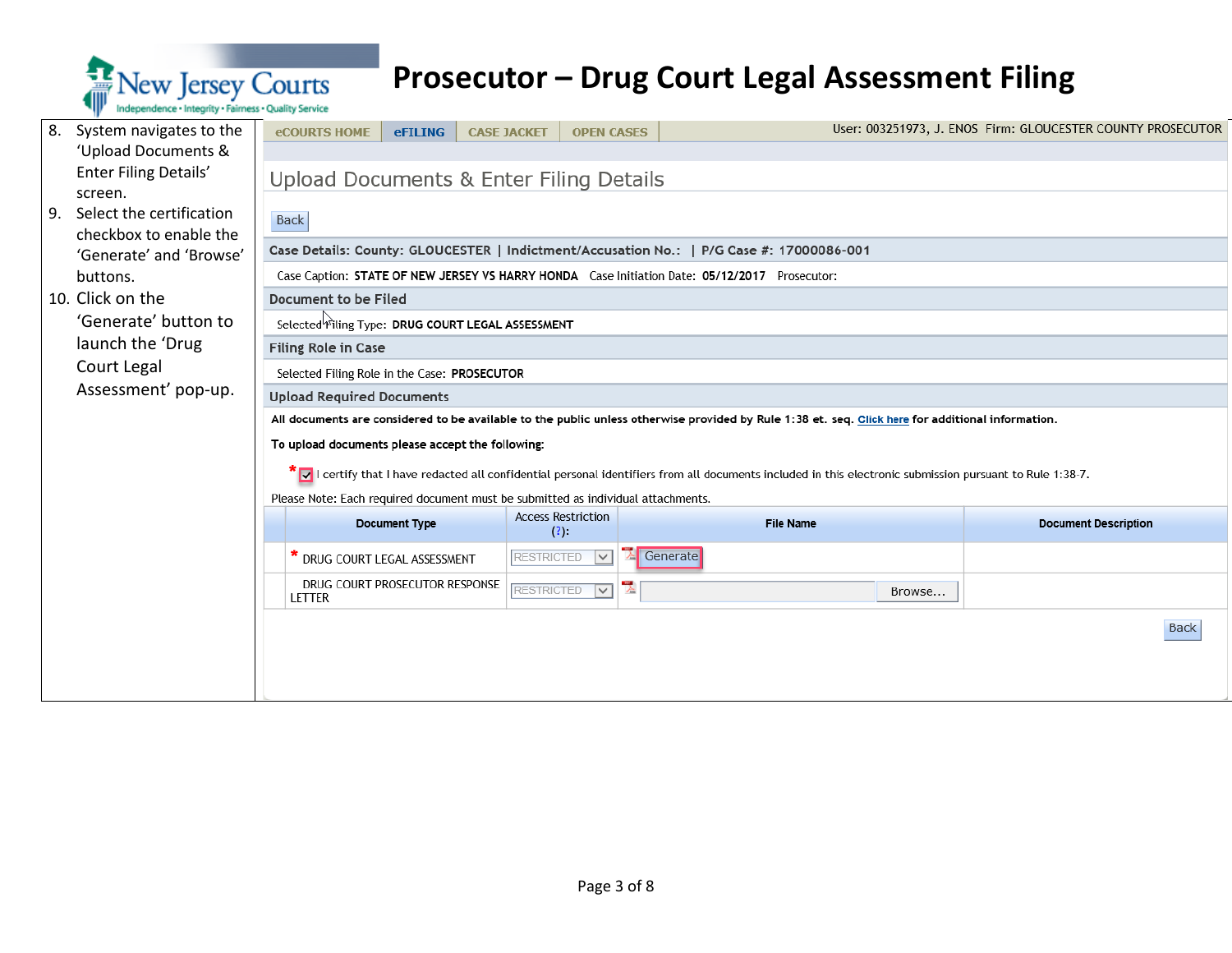

| 11. System displays the    | eCOURTS HOME<br><b>OPEN CASES</b><br><b>CASE JACKET</b><br>eFILING     | User: 003251973, J. ENOS Firm: GLOUCESTER COUNTY PROSECUTOR |
|----------------------------|------------------------------------------------------------------------|-------------------------------------------------------------|
| 'Drug Court Legal          |                                                                        |                                                             |
| Assessment' pop-up.        | Upload Documents & Enter Filing Details                                |                                                             |
| 12. Drug court Track       |                                                                        |                                                             |
| (Mandatory or              | <b>DRUG COURT LEGAL ASSESSMENT</b><br>Bac                              |                                                             |
| Voluntary) is              | Drug Court Track - Mandatory                                           |                                                             |
| determined by the          | Case                                                                   |                                                             |
| system based on            | Drug Court Legal Recommendation Details<br>Case                        |                                                             |
| whether a Drug Court       | Docu<br>$\bigcirc$ Legally Eligible<br>Please select Legal Assessment: |                                                             |
| Application has been       | Not Legally Eligible<br>Sele                                           |                                                             |
| filed for the defendant.   | Filin                                                                  |                                                             |
| 13. System displays the    | Additional Information/Reasons 6000<br>characters remaining.<br>Sele   |                                                             |
| Legal Recommendation       | Uplo                                                                   | ×                                                           |
| section allowing filer to  | All de                                                                 | $\checkmark$                                                |
| select if the defendant    |                                                                        |                                                             |
| is assessed as 'Legally    | To u                                                                   |                                                             |
| Eligible' or 'Not Legally  |                                                                        |                                                             |
| Eligible' for Drug Court.  | Pleas                                                                  | Cancel                                                      |
| 14. System displays the    |                                                                        |                                                             |
| 'Additional                |                                                                        |                                                             |
| Information/Reasons'       |                                                                        |                                                             |
| section, allowing filer to | EINUU UUUNI HAUDEGUHUN NEDEUNDE<br><b>RESTRICTED</b><br>$\checkmark$   | Browse                                                      |
| enter additional           | LETTER                                                                 |                                                             |
| information to support     |                                                                        | Back                                                        |
| the legal                  |                                                                        |                                                             |
| recommendation, if         |                                                                        |                                                             |
| needed.                    |                                                                        |                                                             |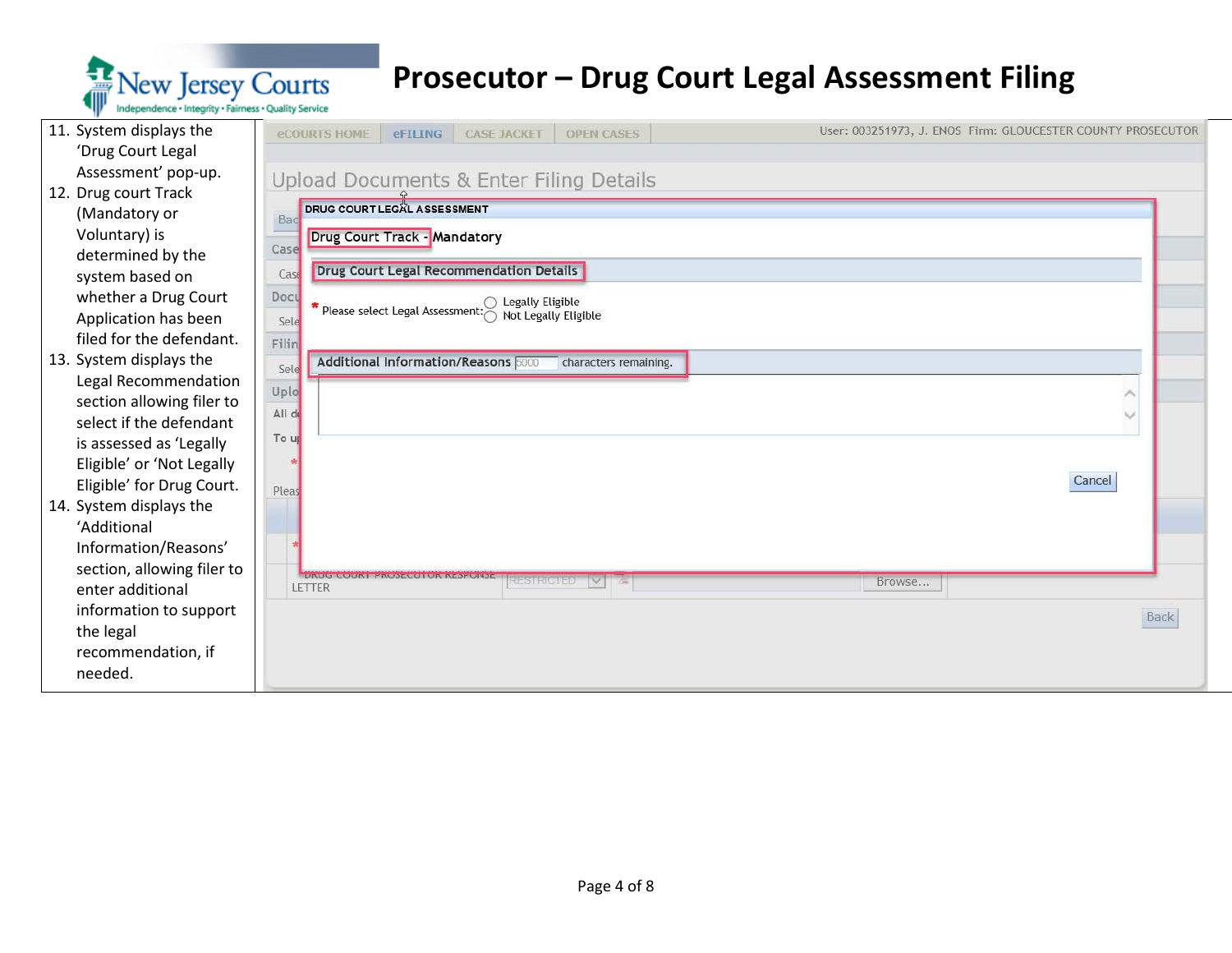

| 15. If the legal          | User: 003251973, J. ENOS Firm: GLOUCESTER COUNTY PROSECUTOR<br><b>eCOURTS HOME</b><br><b>eFILING</b><br><b>CASE JACKET</b><br><b>OPEN CASES</b>      |  |
|---------------------------|------------------------------------------------------------------------------------------------------------------------------------------------------|--|
| recommendation            |                                                                                                                                                      |  |
| selected by filer is 'Not | Upload Documents & Enter Filing Details                                                                                                              |  |
| Legally Eligible' system  |                                                                                                                                                      |  |
| displays the 'Select      | <b>Back</b>                                                                                                                                          |  |
| Reason for Denial'        | Case Details: County: GLOUCESTER   Indictment/Accusation No.:   P/G Case #: 17000086-001                                                             |  |
| dropdown.                 | Ca: DRUG COURT LEGAL ASSESSMENT                                                                                                                      |  |
|                           | Doc<br>Drug Court Track - Mandatory                                                                                                                  |  |
|                           | Sel<br>Drug Court Legal Recommendation Details<br>Filir                                                                                              |  |
|                           | * Please select Legal Assessment O Legally Eligible *<br>  Please select Legal Assessment O Not Legally Eligible<br>Select Reason for Denial:<br>Sel |  |
|                           | 2+CONVICTIONS RE:2C35-14<br>Upl<br><b>ACTIVE BENCH WARRANT</b>                                                                                       |  |
|                           | CO-DEFENDANT ISSUE<br>All<br>Additional Information/Reasons 5000<br>character DOMESTIC VIOLENCE HISTORY                                              |  |
|                           | <b>HISTORY OF VIOLENCE</b><br>To u<br><b>IMMIGRATION STATUS</b>                                                                                      |  |
|                           | <b>INSUFFICIENT PROB TIME REMAINING</b>                                                                                                              |  |
|                           | NON-STATE RESIDENT<br><b>PREVIOUS SEX OFFENDER</b><br>Plea                                                                                           |  |
|                           | <b>PREVIOUSLY IN DRUG COURT</b><br><b>PROFIT MOTIVE</b>                                                                                              |  |
|                           | <b>SEARCH WARRANT CASE</b><br>SIGNIFICANT THREAT TO COMMUNITY                                                                                        |  |
|                           | Cancel<br>STATUTORILY<br><b>WEAPONS HISTORY</b>                                                                                                      |  |
|                           |                                                                                                                                                      |  |
|                           |                                                                                                                                                      |  |
|                           | <b>Back</b>                                                                                                                                          |  |
|                           |                                                                                                                                                      |  |
|                           |                                                                                                                                                      |  |
|                           |                                                                                                                                                      |  |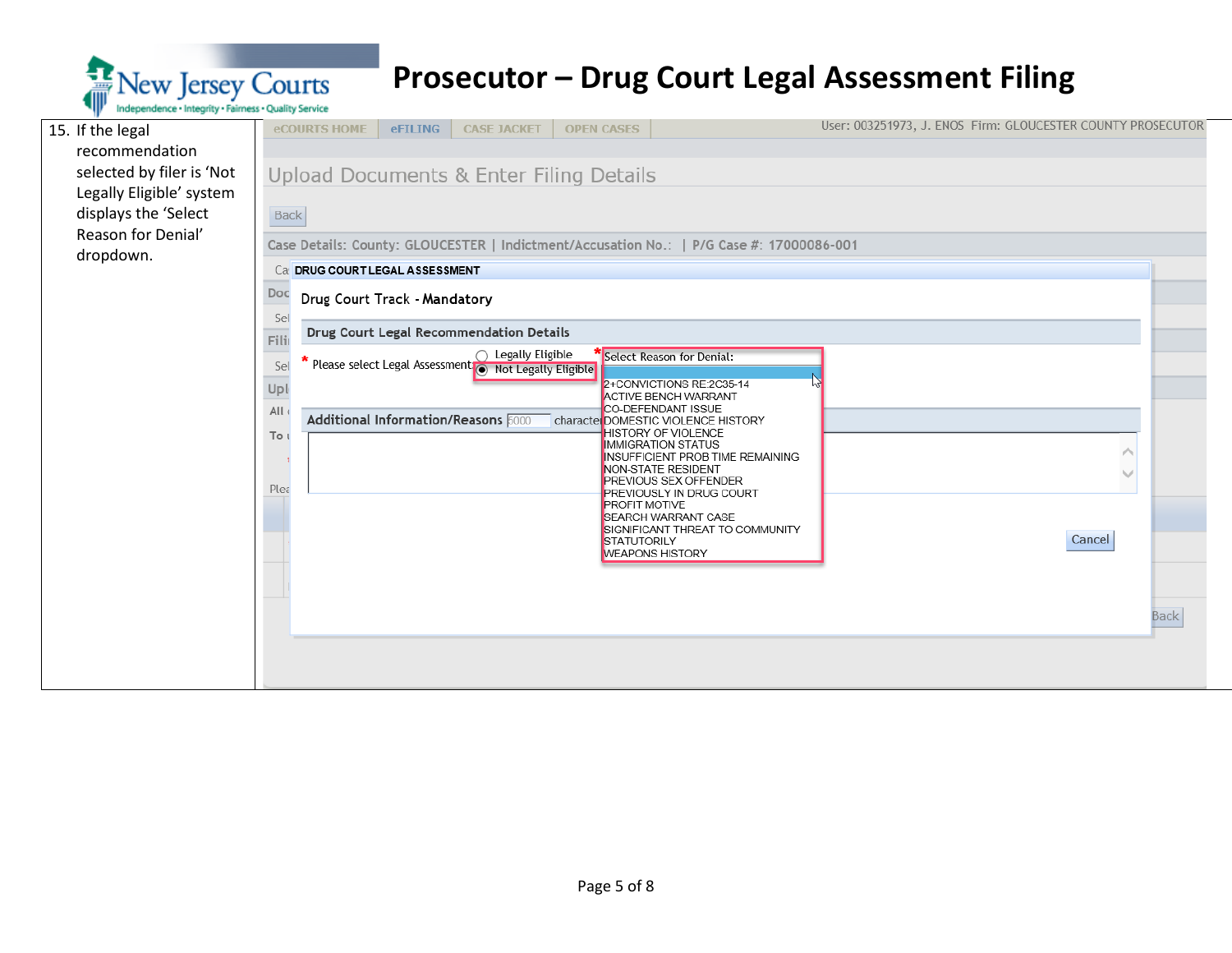

| 16. 'Generate PDF' button | User: 003251973, J. ENOS Firm: GLOUCESTER COUNTY PROSECUTOR<br><b>eCOURTS HOME</b><br><b>CASE JACKET</b><br><b>OPEN CASES</b><br><b>eFILING</b>                                      |  |  |  |  |  |  |  |  |  |
|---------------------------|--------------------------------------------------------------------------------------------------------------------------------------------------------------------------------------|--|--|--|--|--|--|--|--|--|
| is displayed when         |                                                                                                                                                                                      |  |  |  |  |  |  |  |  |  |
| mandatory selections      | Upload Documents & Enter Filing Details                                                                                                                                              |  |  |  |  |  |  |  |  |  |
| are made on the pop-      |                                                                                                                                                                                      |  |  |  |  |  |  |  |  |  |
| up.                       | <b>Back</b>                                                                                                                                                                          |  |  |  |  |  |  |  |  |  |
| 17. Select/enter valid    | Case Details: County: GLOUCESTER   Indictment/Accusation No.:   P/G Case #: 17000086-001                                                                                             |  |  |  |  |  |  |  |  |  |
| information and click on  | Case Caption: STATE OF NEW JERSEY VS HARRY HONDA Case Initiation Date: 05/12/2017 Prosecutor:                                                                                        |  |  |  |  |  |  |  |  |  |
| 'Generate PDF' button.    |                                                                                                                                                                                      |  |  |  |  |  |  |  |  |  |
|                           | De DRUG COURT LEGAL ASSESSMENT                                                                                                                                                       |  |  |  |  |  |  |  |  |  |
|                           | Drug Court Track - Mandatory                                                                                                                                                         |  |  |  |  |  |  |  |  |  |
|                           | Drug Court Legal Recommendation Details                                                                                                                                              |  |  |  |  |  |  |  |  |  |
|                           |                                                                                                                                                                                      |  |  |  |  |  |  |  |  |  |
|                           | Please select Legal Assessment: © Legally Eligible * Select Reason for Denial:<br>Please select Legal Assessment: © Not Legally Eligible PREVIOUS SEX OFFENDER<br>Uŗ<br>$\checkmark$ |  |  |  |  |  |  |  |  |  |
|                           |                                                                                                                                                                                      |  |  |  |  |  |  |  |  |  |
|                           | Τc<br>Additional Information/Reasons 4809 characters remaining.                                                                                                                      |  |  |  |  |  |  |  |  |  |
|                           | Defendant is statutorily ineligible for Drug Court pursuant to N.J.S.A. 2C:35-14a (7) as he has prior adjudications for Aggravated Sexual Assault under dockets FJ-11-2177-01        |  |  |  |  |  |  |  |  |  |
|                           | and FJ-12-1214-03<br>PI                                                                                                                                                              |  |  |  |  |  |  |  |  |  |
|                           |                                                                                                                                                                                      |  |  |  |  |  |  |  |  |  |
|                           |                                                                                                                                                                                      |  |  |  |  |  |  |  |  |  |
|                           |                                                                                                                                                                                      |  |  |  |  |  |  |  |  |  |
|                           | Generate PDF<br>Cancel                                                                                                                                                               |  |  |  |  |  |  |  |  |  |
|                           |                                                                                                                                                                                      |  |  |  |  |  |  |  |  |  |
|                           | Back                                                                                                                                                                                 |  |  |  |  |  |  |  |  |  |
|                           |                                                                                                                                                                                      |  |  |  |  |  |  |  |  |  |
|                           |                                                                                                                                                                                      |  |  |  |  |  |  |  |  |  |
|                           |                                                                                                                                                                                      |  |  |  |  |  |  |  |  |  |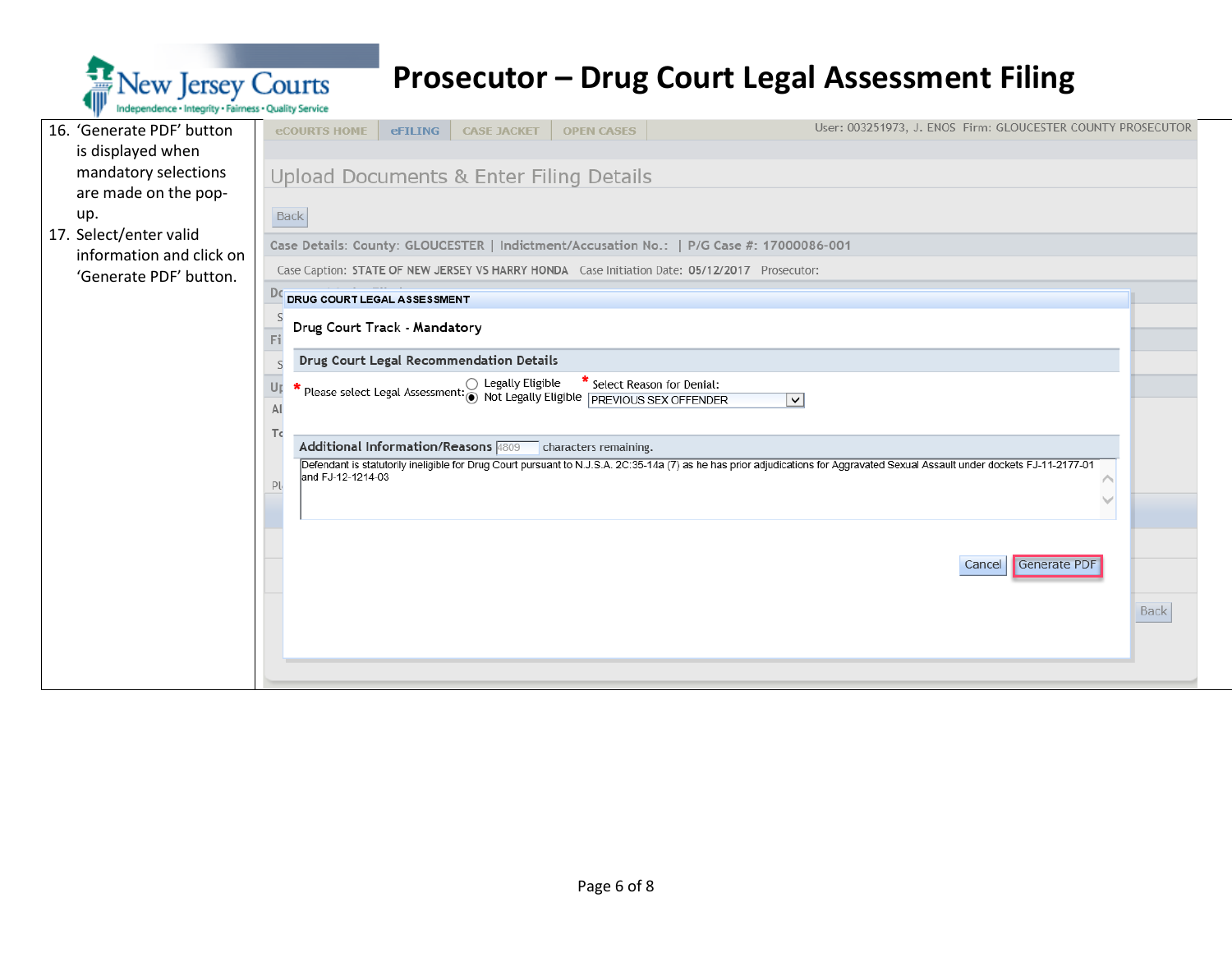

| 18. System generates and   | <b>eCOURTS HOME</b><br><b>eFILING</b>                  | <b>CASE JACKET</b>                                                               | <b>OPEN CASES</b>                                                                                                                                       |              | User: 003251973, J. ENOS Firm: GLOUCESTER COUNTY PROSECUTOR |
|----------------------------|--------------------------------------------------------|----------------------------------------------------------------------------------|---------------------------------------------------------------------------------------------------------------------------------------------------------|--------------|-------------------------------------------------------------|
| uploads the Legal          |                                                        |                                                                                  |                                                                                                                                                         |              |                                                             |
| Assessment PDF.            |                                                        | Upload Documents & Enter Filing Details                                          |                                                                                                                                                         |              |                                                             |
| 19. Click on the file name |                                                        |                                                                                  |                                                                                                                                                         |              |                                                             |
| to view the generated      | <b>Back</b>                                            |                                                                                  |                                                                                                                                                         |              |                                                             |
| pdf.                       | Document has been uploaded successfully.               |                                                                                  |                                                                                                                                                         |              |                                                             |
| 20. Drug Court Prosecutor  |                                                        |                                                                                  |                                                                                                                                                         |              |                                                             |
| Response Letter can be     |                                                        |                                                                                  | Case Caption: STATE OF NEW JERSEY VS HARRY HONDA Case Initiation Date: 05/12/2017 Prosecutor:                                                           |              |                                                             |
| uploaded if available.     | Document to be Filed                                   |                                                                                  |                                                                                                                                                         | $\heartsuit$ |                                                             |
| 21. Click on 'Continue'    | Selected Filing Type: DRUG COURT LEGAL ASSESSMENT      |                                                                                  |                                                                                                                                                         |              |                                                             |
| button.                    | Filing Role in Case                                    |                                                                                  |                                                                                                                                                         |              |                                                             |
|                            | Selected Filing Role in the Case: PROSECUTOR           |                                                                                  |                                                                                                                                                         |              |                                                             |
|                            | <b>Upload Required Documents</b>                       |                                                                                  |                                                                                                                                                         |              |                                                             |
|                            |                                                        |                                                                                  | All documents are considered to be available to the public unless otherwise provided by Rule 1:38 et. seq. Click here for additional information.       |              |                                                             |
|                            | To upload documents please accept the following:       |                                                                                  |                                                                                                                                                         |              |                                                             |
|                            |                                                        |                                                                                  | √ certify that I have redacted all confidential personal identifiers from all documents included in this electronic submission pursuant to Rule 1:38-7. |              |                                                             |
|                            |                                                        | Please Note: Each required document must be submitted as individual attachments. |                                                                                                                                                         |              |                                                             |
|                            | Document Type                                          | <b>Access Restriction</b><br>(?):                                                | <b>File Name</b>                                                                                                                                        |              | <b>Document Description</b>                                 |
|                            | Ŵ<br>DRUG COURT LEGAL ASSESSMENT                       | <b>RESTRICTED</b>                                                                | E DrugCourtLegalAssessment                                                                                                                              |              | DRUG COURT LEGAL ASSESSMENT                                 |
|                            | <b>DRUG COURT PROSECUTOR</b><br><b>RESPONSE LETTER</b> | <b>RESTRICTED</b>                                                                | 밋<br>$\vert \vee \vert$                                                                                                                                 | Browse       |                                                             |
|                            |                                                        |                                                                                  |                                                                                                                                                         |              | Continue<br><b>Back</b>                                     |
|                            |                                                        |                                                                                  |                                                                                                                                                         |              |                                                             |
|                            |                                                        |                                                                                  |                                                                                                                                                         |              |                                                             |
|                            |                                                        |                                                                                  |                                                                                                                                                         |              |                                                             |